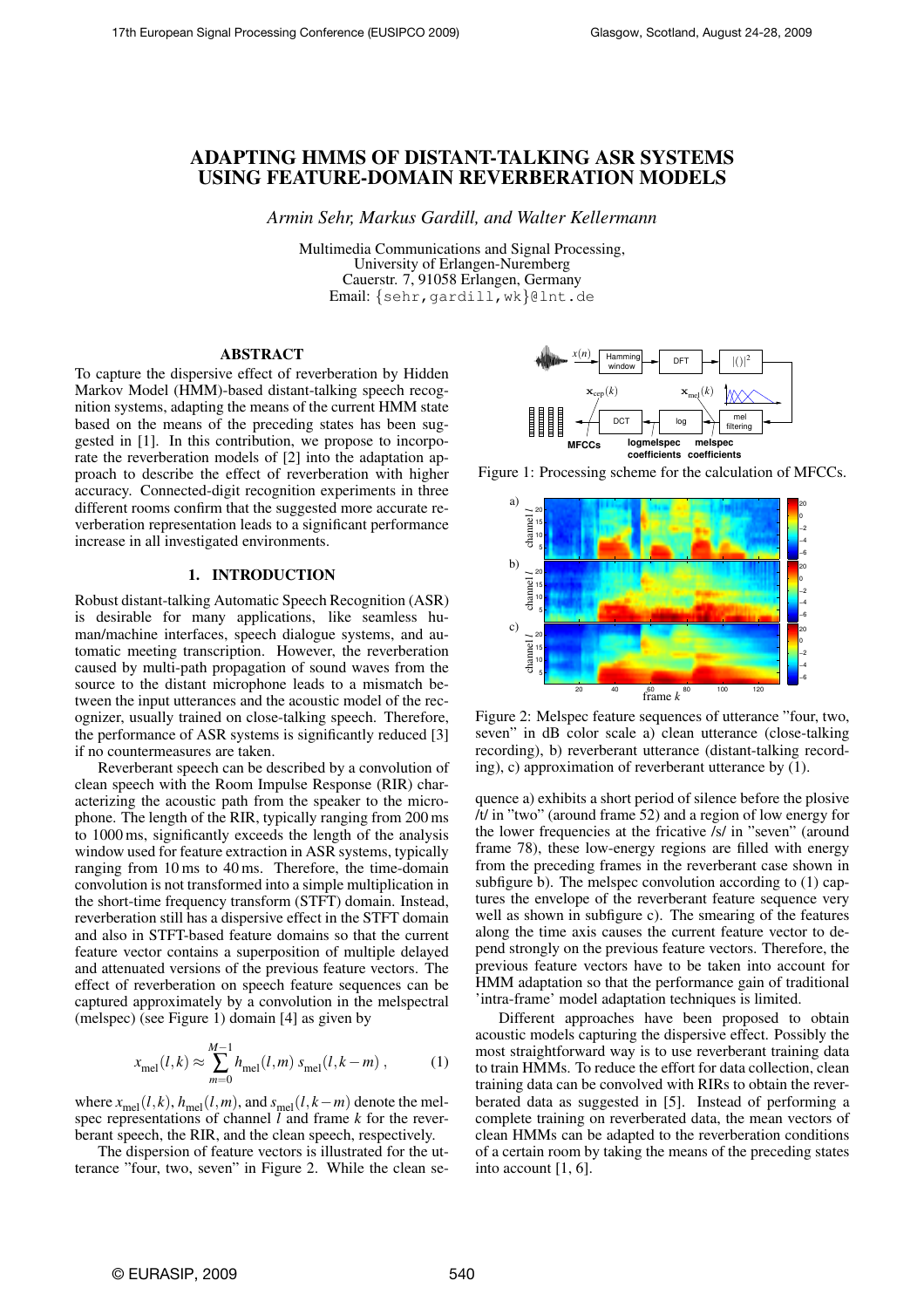Since the feature-domain RIR representation used in [1] is based on a frequency-independent strictly exponential decay, only the model reverberation time  $T_{60M}$  has to be estimated for the adaptation. Therefore, the adaptation can be performed during recognition as described in [1]. However, the relatively simple RIR representation captures the true reverberation characteristics only with relatively low accuracy.

To increase the accuracy of the reverberation capture, using the reverberation models according to [2] as RIR representation for the adaptation approach of [1] is proposed in this contribution. The remainder of the paper is structured as follows: The adaptation algorithm proposed in [1] and the reverberation models of [2] are concisely reviewed in Section 2. The proposed adaptation algorithm is introduced in Section 3 and its performance is compared to reverberant training and to [1] using a connected digit recognition task in Section 4. In Section 5, the paper is summarized and conclusions are drawn.

# 2. REVIEW OF UNDERLYING ALGORITHMS

#### 2.1 Adaptation Algorithm

The adaptation algorithm according to [1] adjusts the parameters of an HMM  $\lambda_{\rm S}$  trained on clean speech to obtain an adapted HMM  $\lambda_X$  capturing the characteristics of reverberant feature vector sequences in a certain room. An HMM is defined by the matrix of state transition probabilities, the vector of initial state occupation probabilities, and the output densities for each state [7]. Usually Gaussian mixture densities, completely described by a set of mean vectors, a set of diagonal covariance matrices, and a set of mixture weights, are used to model the output densities in the MFCC domain. Since, according to [8], the adaptation of the covariance matrices has only a minor effect on the recognition performance, only the mean vectors of the HMMs are adapted in [1].

Since the adaptation is performed in the melspec domain, the means of the HMMs are transformed from the MFCC to the melspec domain by a multiplication with an inverse Discrete Cosine Transform (DCT) matrix and an element-wise exponential function. To simplify the adaptation for Gaussian mixture densities, cepstral averages  $\bar{\mu}_{S_{\text{cep}}}(i)$  across the means  $\mu_{\mathbf{S}_{\text{cep}}}(i,r)$  of all *R* mixtures in the MFCC domain are obtained according to

$$
\bar{\mu}_{\mathbf{S}_{\text{cep}}}(i) = \sum_{r=1}^{R} w(i,r) \mu_{\mathbf{S}_{\text{cep}}}(i,r) ,
$$
 (2)

where *i* and *r* are the state and mixture indices, respectively, the subscript cep denotes cepstral (MFCC) domain, and  $w(i, r)$  is the weight of mixture *r* in state *i*. The adapted mean vector  $\mu_{\mathbf{X}_{\text{mel}}}(j,r)$  of the static features for state *j* and mixture *r* in the melspec domain is obtained by a weighted sum over the melspec representation  $\bar{\mu}_{S_{\text{mel}}}^{\text{(i)}}(i)$  of the cepstral averages from (2) for the preceding states *i* according to

$$
\mu_{\mathbf{X}_{\text{mel}}}(j,r) = \alpha(j,j) \mu_{\mathbf{S}_{\text{mel}}}(j,r) + \sum_{i=1}^{j-1} \alpha(j,i) \bar{\mu}_{\mathbf{S}_{\text{mel}}}(i) , \quad (3)
$$

where the subscript mel denotes melspec domain. The adapted mean vector  $\mu_{\mathbf{X}_{\text{cep}}}(j,r)$  in the MFCC domain is obtained by applying an element-wise logarithm and a DCT to  $\mu_{\mathbf{X}_{\text{mel}}}(j,r)$ .



Figure 3: Strictly exponential energy decay used for the calculation of  $\alpha(j, i = 1)$  according to [1].



Figure 4: Reverberation model η for observation frame *k*.

The calculation of the state-level reverberation representation  $\alpha(j,i)$ , describing the energy dispersion of state *i* to state  $j$ , is based on the assumption of a continuous-time RIR  $h(t)$  with strictly exponentially decaying power  $h^2(t)$ and unit energy  $\int_0^\infty h^2(t)dt = 1$  as depicted in Figure 3. In this case, the melspec RIR representation  $h_{\text{mel}}(l,m)$  is independent of the channel *l* and also exponentially decaying. Therefore, the state-level reverberation representation  $\alpha(j,i)$ is also channel-independent and can be calculated by integrating over the squared RIR according to

$$
\alpha(j,i) = \int_{t_{\text{start}}(j,i)}^{t_{\text{end}}(j,i)} h^2(t) dt . \tag{4}
$$

The average start time  $t_{\text{start}}(j, i)$  and end time  $t_{\text{end}}(j, i)$  of state *j* for determining the energy dispersion from state *i* are calculated based on the average duration of state *j* and its preceding states as illustrated in Figure 3. (See [8] for details on the start and end time calculation as well as on the adaptation procedure for dynamic features.)

#### 2.2 Reverberation Model

A statistical ReVerberation Model (RVM)  $\eta$  is used in [2] for robust distant-talking ASR. This RVM can be considered as a feature-domain representation of all possible RIRs for arbitrary speaker and microphone positions in a certain room. The RVM exhibits a matrix structure where each row corresponds to a certain mel channel and each column to a certain frame as shown in Figure 4. Each matrix element is modeled by a Gaussian Independent Identically Distributed (IID) random process. For simplicity, the elements are assumed to be mutually statistically independent [2]. Thus, the RVM is completely described by its mean matrix  $\mu_{\mathbf{H}_{\text{mel}}}$  and its variance matrix  $\sigma_{\text{H}_{\text{mel}}}^2$ .

# 3. THE PROPOSED ADAPTATION ALGORITHM

Since the mean adaptation according to [1] is based on a very simple reverberation representation with the model reverberation time  $T_{60M}$  as the only parameter, the reverberation representation can be estimated during recognition. However, the strictly exponentially decaying RIR captures the effect of reverberation relatively inaccurately because of two reasons: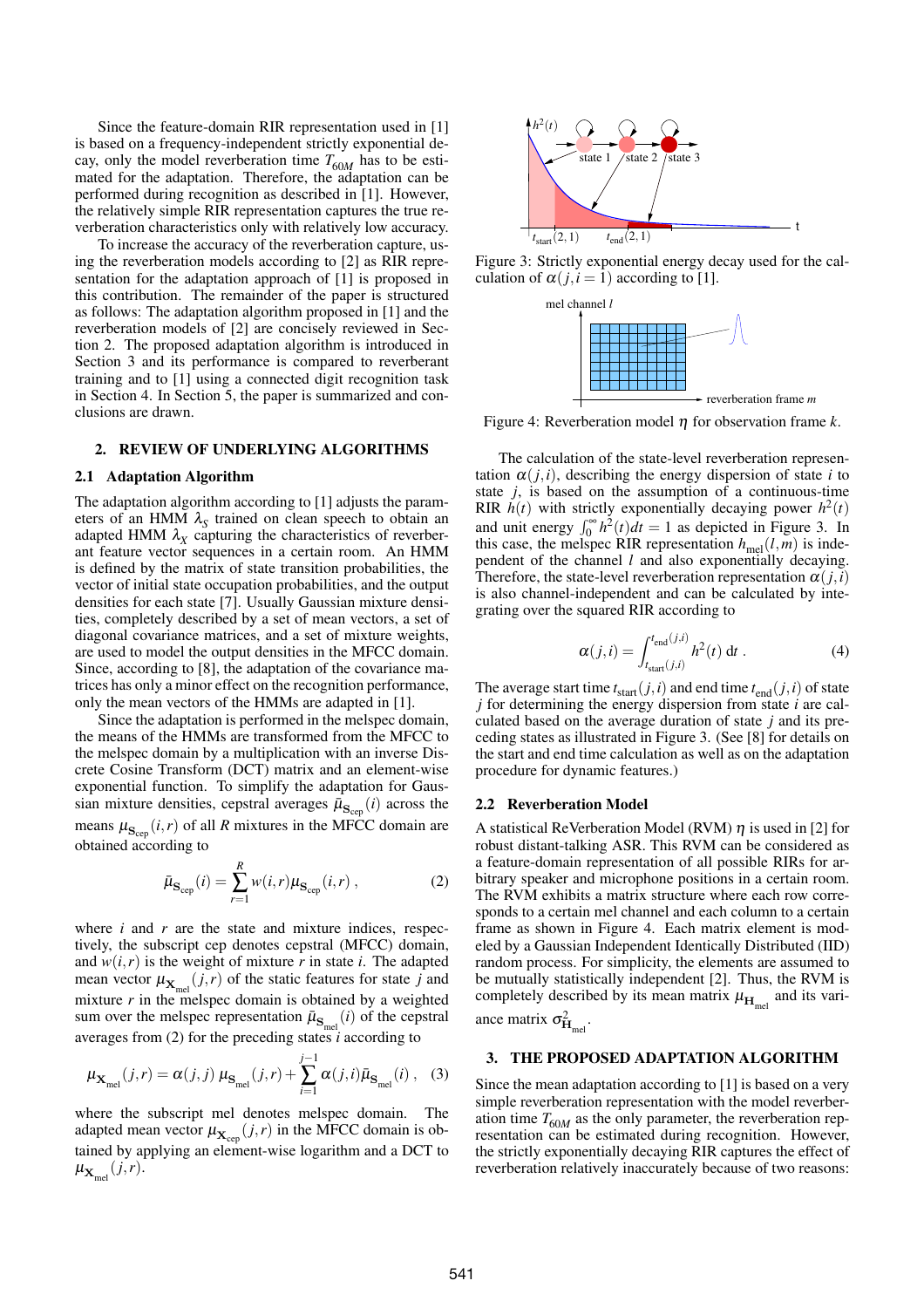

Figure 5: a) Exponential model in the melspec domain (dB color scale) b) melspec representation of measured RIR (dB color scale) c) comparison between the decays of a measured RIR and the exponential model for different model reverberation times  $T_{60M}$  for mel channel  $l = 18$ .

- 1) The frequency-dependence of the reverberation is not taken into account. Due to room resonances and frequency-dependent absorption coefficients, the acoustic path between speaker and microphone varies strongly with frequency. Therefore, the melspec RIR representation  $h_{\text{mel}}(l,m)$  strongly depends on the mel channel *l* as depicted in Figure 5 b). The exponential model depicted in subfigure a) does not capture this channel dependency.
- 2) Since real-world RIRs typically exhibit a two-sloped decay with a rapid initial and a slow late decay [9] as depicted in Figure 5 c), the strictly exponential decay can either capture the initial or the late decay with high accuracy. But it is not able to capture the two-sloped behavior.

To tackle these modeling inaccuracies, a combination of the adaptation algorithm [1] and the reverberation model according to [2] is proposed in this contribution. The means  $\mu_{H_{\text{mel}}}(l,m)$  of the reverberation model  $\eta$  are used directly as feature domain representation  $h_{\text{mel}}(l,m)$  of the RIR. By linear interpolation, a discrete-time version  $h_{\text{mel}}(l,t)$  of the melspec RIR representation is obtained and is used for the calculation of the state-level reverberation representation  $\alpha(j, i, l)$ according to

$$
\alpha(j,i,l) = \int_{t_{\text{start}}(j,i)}^{t_{\text{end}}(j,i)} h_{\text{mel}}(l,t) dt . \tag{5}
$$

capturing the energy dispersion from state *i* to state *j* in mel channel *l*. Since  $h_{\text{mel}}(l,t)$  captures the frequency dependence of the reverberation, the resulting weights  $\alpha(j, i, l)$  are channel-dependent.

To adjust the HMM to reverberation, the means in the MFCC domain are transformed to the melspec domain. Based on the state-level reverberation representation  $\alpha(i, i, l)$ the mean adaptation is performed according to

$$
\mu_{X_{\text{mel}}}(j,r,l) = \alpha(j,j,l) \,\mu_{S_{\text{mel}}}(j,r,l) + \sum_{i=1}^{j-1} \alpha(j,i,l) \bar{\mu}_{S_{\text{mel}}}(i,l) \tag{6}
$$

for all mel channels  $l = 1...L$ . Finally  $\mu_{X_{\text{cep}}}(j,r,c)$  is obtained by transforming  $\mu_{X_{\text{mel}}} (j, r, l)$  to the cepstral domain.

|              | Room A              | Room B              | Room C              |
|--------------|---------------------|---------------------|---------------------|
| Type         | lab                 | studio              | lecture room        |
| $\iota_{60}$ | $300 \,\mathrm{ms}$ | $700 \,\mathrm{ms}$ | $900 \,\mathrm{ms}$ |
|              | 2.0 <sub>m</sub>    | 4.1 <sub>m</sub>    | 4.0 <sub>m</sub>    |

Table 1: Summary of room characteristics:  $T_{60}$  is the reverberation time measured according to [9], *d* is the distance between speaker and microphone.

The adaptation of the dynamic features is performed according to [1]. Since the adaptation of the  $\Delta$ -coefficients in [1] is based on the adapted output pdfs for the static features, the adaptation of the ∆-coefficients indirectly benefits from the more accurate reverberation capture of the RVM.

### 4. EXPERIMENTS

Connected-digit recognition experiments are carried out to compare the performance of the proposed approach to the original adaptation algorithm of [1] and to HMMs trained on reverberant data.

#### 4.1 Experimental Setup

To calculate the MFCC features used for recognition, a DFT length of 512, a window length of 25 ms and a frame shift of 10 ms are used. The 12 MFCC coefficients, including the 0-th coefficient, are augmented by their first derivate calculated according to the HTK [10] defaults. 16-state wordlevel HMMs with mixtures of three Gaussians serve as clean speech models.

To get the reverberated test data (and the reverberated training data for the training of reverberant HMMs used for comparison), the clean speech TI digits [11] data are convolved with different RIRs measured at different loudspeaker and microphone positions in three rooms with the characteristics given in Table 1. Each test utterance is convolved with an RIR selected randomly from a number of measured RIRs in order to simulate changes of the RIR during the test.

For the adaptation of the HMMs according to the proposed approach, RVMs trained by averaging over RIRs measured at different positions in the target room – different from each other and different form the positions used for the generation of the test data – according to [2] are used to adapt both the static and the dynamic features. Thus, a strict separation of test and training data is maintained.

#### 4.2 Experimental Results

For a deeper understanding of the original algorithm according to [1], a first experiment, investigating the recognition rate as a function of the model reverberation time  $T_{60M}$ , is performed in room C. Figure 6 shows the resulting word accuracy. With increasing  $T_{60M}$ , the recognition rate increases rapidly until it reaches its maximum at  $T_{60M} \approx 325 \text{ ms.}$  Further increasing  $T_{60M}$  leads to a slow decrease of the word accuracy. Note that the model reverberation time  $T_{60M} \approx 325 \,\text{ms}$  achieving the best recognition rate is much lower than the actual reverberation time  $T_{60} = 900 \,\text{ms}$  of room C measured according to [9]. The difference between  $T_{60}$  and  $T_{60M}$  arises because the strictly exponential RIR cannot model the two-sloped decay of realworld RIRs with high accuracy. The exponential model can only find a compromise between capturing the rapid initial decay or the slower late decay as illustrated in Figure 5 c).